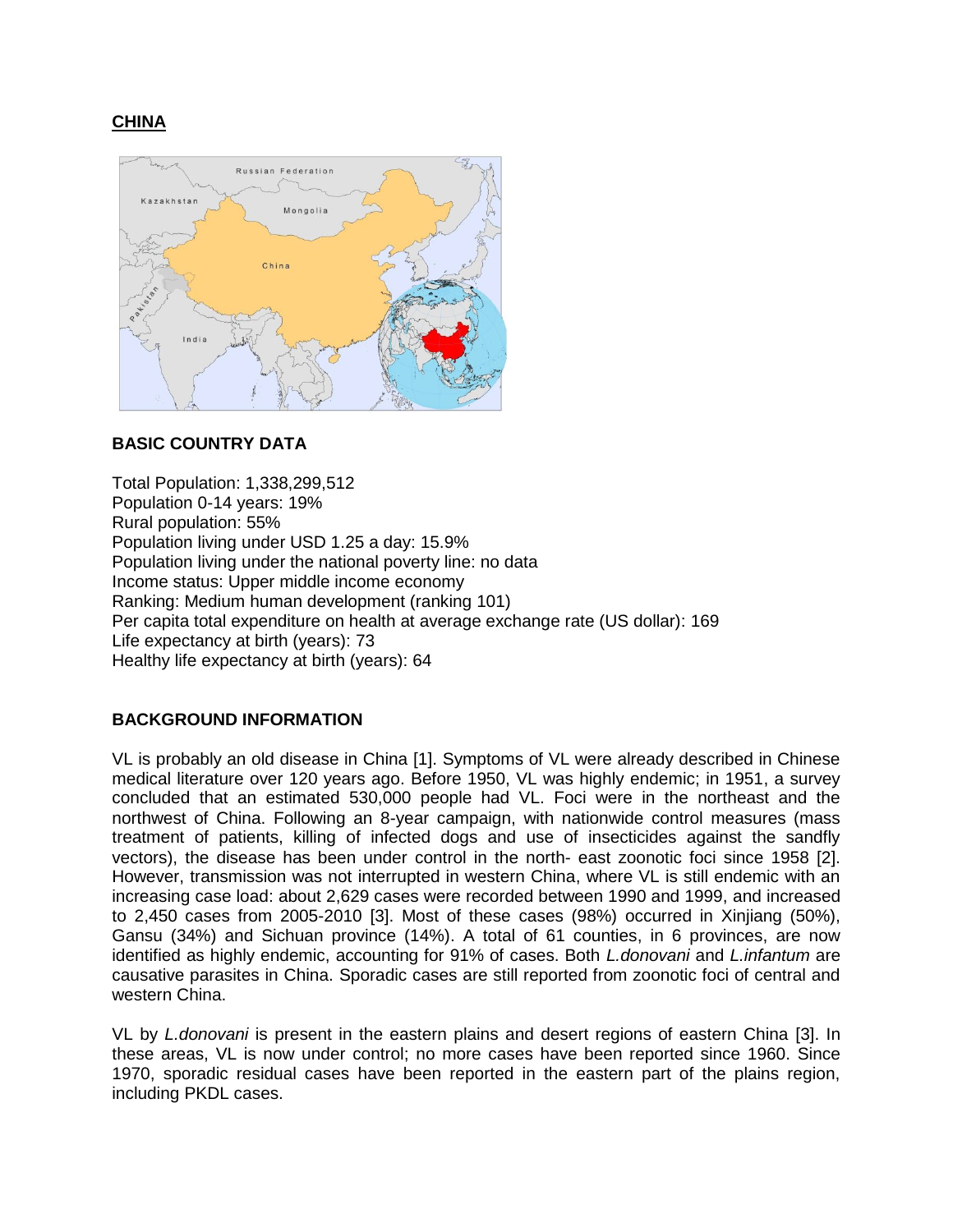VL by *L.infantum* seems to be present in two subtypes [3]. One is in the western high altitude regions of the provinces of Gansu, Sichuan, Shaanxi and Shanxi. Patients are mostly children under 10 years of age. Dogs are the principal source of infection, with infection rates up to 69.6%. The other subtype is in the deserts of the northwestern regions of China, including Xinjiang, western Inner Mongolia and northern Gansu. Transmission is probably sylvatic. In 2008 and 2009, an outbreak of this type occurred in Jiashi county, resulting in a twenty-fold increase of the incidence rate of VL compared to the average annual incidence rate [4]. The majority of the cases (96.6%) occurred in infants under 2 years of age.

CL by *L.infantum* occurred in Karamay, Xinjiang, showing a prevalence of 1.0%-1.6% [5]. CL by *L.major* is suspected to be present in Xingjian as well, with an endemic area reaching into Mongolia.

No cases of HIV/*Leishmania* co-infection have been reported.

| Leishmania species        | <b>Clinical</b><br>form | <b>Vector species</b>                 | <b>Reservoirs</b>                             |
|---------------------------|-------------------------|---------------------------------------|-----------------------------------------------|
| L. infantum               | ZVL, CL                 | P. chinensis, P. alexandri,<br>P. wui | Canis familiaris,<br>Nyctereutes procyonoides |
| L. donovani               | <b>AVL</b>              | P. longiductus                        | Human                                         |
| ? (in Province of Taiwan) | CL, DCL                 | Unknown                               | Unknown                                       |

## **PARASITOLOGICAL INFORMATION**

## **MAPS AND TRENDS**

## **Visceral leishmaniasis**

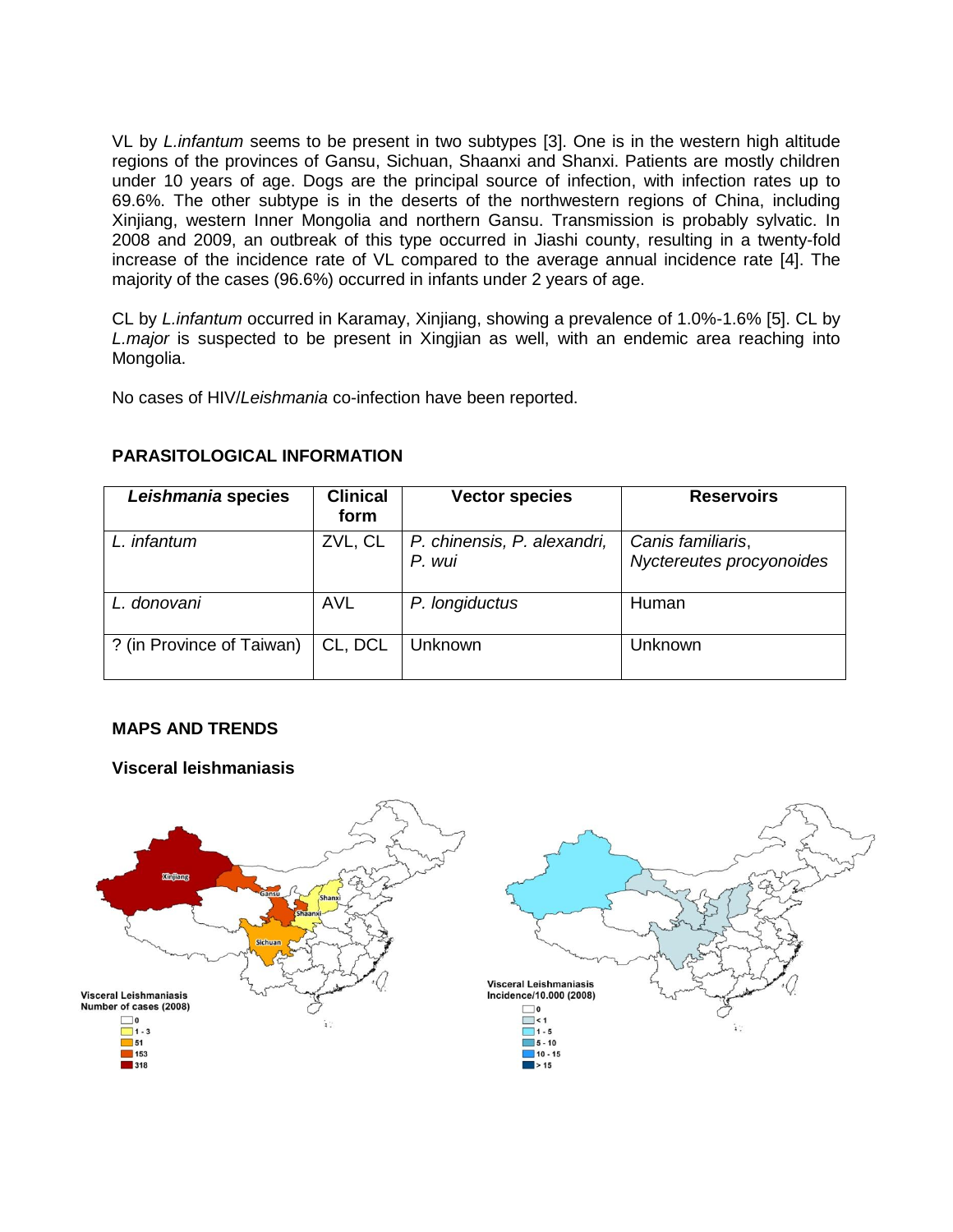### **Visceral leishmaniasis trend**



### **CONTROL**

Notification of VL has been mandatory since 2004. There is no national leishmaniasis control program. There is no leishmaniasis vector control program, although in-house spraying takes place in some areas that are endemic for anthroponotic VL, and irregularly in Xinjiang. There is no leishmaniasis reservoir control program.

### **DIAGNOSIS, TREATMENT**

#### **Diagnosis**

VL: rK39 antigen-based immunochromatographic test (ICT).

#### **Treatment**

VL: antimonials, 20 mg Sb<sup>v</sup>/kg/day for 10-12 days. Cure rate is 90%, relapses are seen in 10% and fatality rate is 1%.

## **ACCESS TO CARE**

Care for leishmaniasis is not provided for free. Part of the costs are covered by the health system, but patients have to pay up to 1 USD for a consult, 4-70 USD for diagnostic tests and around 35 USD for drugs. Diagnosis and treatment for VL is only possible in district, secondary and tertiary hospitals. Not all patients are thought to have access to care. The main reasons are a lack of awareness among patients of the serious nature of the disease and a lack of awareness and training among health personnel. Patients also often live in very remote regions with no health facilities and transport, and are too poor to afford treatment.

#### **ACCESS TO DRUGS**

Sodium stibogluconate is included in the National Essential Drug List for VL. Antimonials are not available in private pharmacies. They are purchased by the provincial CDC (SSG, Xinhua pharmaceutical industry, Shandong, China) and provided to hospitals only.